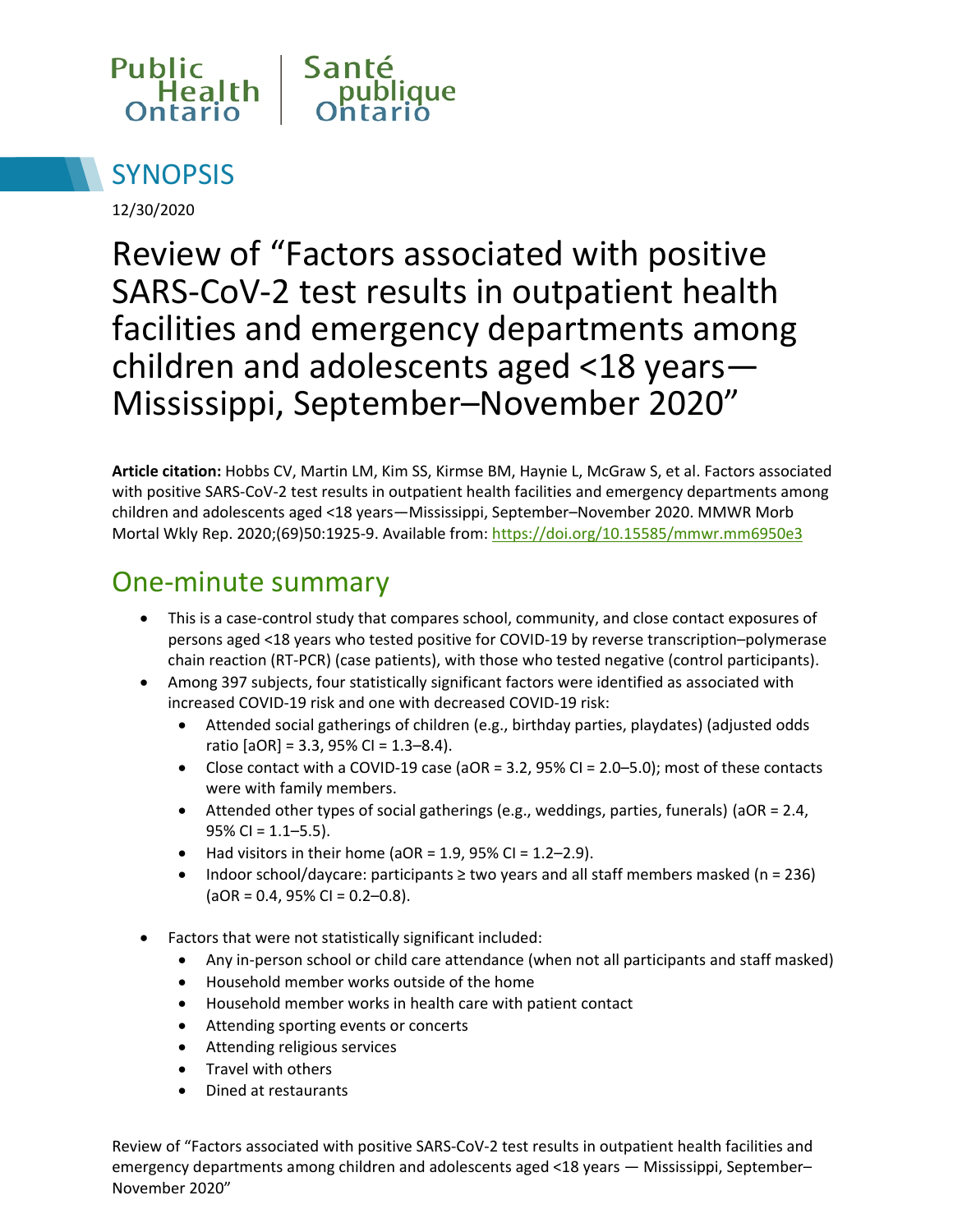• 69% of children with COVID-19 reported close contact with a known case. Most of these exposures were to family members, reflecting the important role of household transmission in this age group.

# Additional information

- Data were collected by trained interviewers. The exposures were reported by the parents or guardians of the participants. The characteristics of the participants, including age distribution, sex, race/ethnicity, among others are available in a Table. Logistic regression models were used to calculate the odds ratios, accounting for child sex, age group and race/ethnicity. The COVID-19 test result was the outcome variable.
- The participants received testing for COVID-19 via nasopharyngeal swab specimens by RT-PCR at outpatient testing health care centres (including drive-up testing locations) or emergency departments associated with the University of Mississippi Medical Center during September 1– November 5, 2020. A COVID-19 case was confirmed by a positive SARS-CoV-2 RT-PCR test result.
- After excluding inconclusive RT-PCR results, lists of participants with an electronic medical record of a COVID-19 test within the study period were randomly ordered by laboratory result. Controls were frequency matched at 2:1 to case-patients by age group (0–3, 4–8, 9–14 and 15– 17 years), sex, and test date interval (September 1–24, September 22–October 18, and October 14–November 5, 2020), with a target sample size of 150 case-patients per stratum.
- In all, 896 potentially eligible children (290 who tested positive and 606 who tested negative) were identified and telephoned an average of 32 days after testing; 494 parents or guardians could not be contacted or refused, and five were excluded because the child had been hospitalized with COVID-19; 397 participants were included (154 case-patients and 243 control participants).
- Close contact was defined as contact within 6 feet for ≥15 minutes with a person with known COVID-19.
- A higher proportion of masking and social distancing was reported for children who attended gatherings, compared to having visitors in the home.
- The authors describe four limitations:
	- The sample included 397 children and adolescents tested during September–November 2020 at health care facilities associated with one large academic medical center in Mississippi and might not be representative of children and adolescents in other geographic areas of the United States. Further, parents of eligible children who could not be contacted or refused to participate could be systematically different from those who were interviewed for this investigation.
	- Unmeasured confounding is possible, such that reported behaviours might represent factors, including concurrently participating in activities in which possible exposures could have taken place that were not included in the analysis or measured in the study. Most respondents were aware of their child's SARS-CoV-2 test results and interviews were conducted several weeks after testing, factors which could have influenced parent responses.
	- Parent report of frequency of mask or cloth face covering use at schools and child care programs was not verified.
	- Case or control status might be subject to misclassification because of imperfect sensitivity or specificity of PCR-based testing.

Review of "Factors associated with positive SARS-CoV-2 test results in outpatient health facilities and emergency departments among children and adolescents aged <18 years—Mississippi, September– November 2020" 2